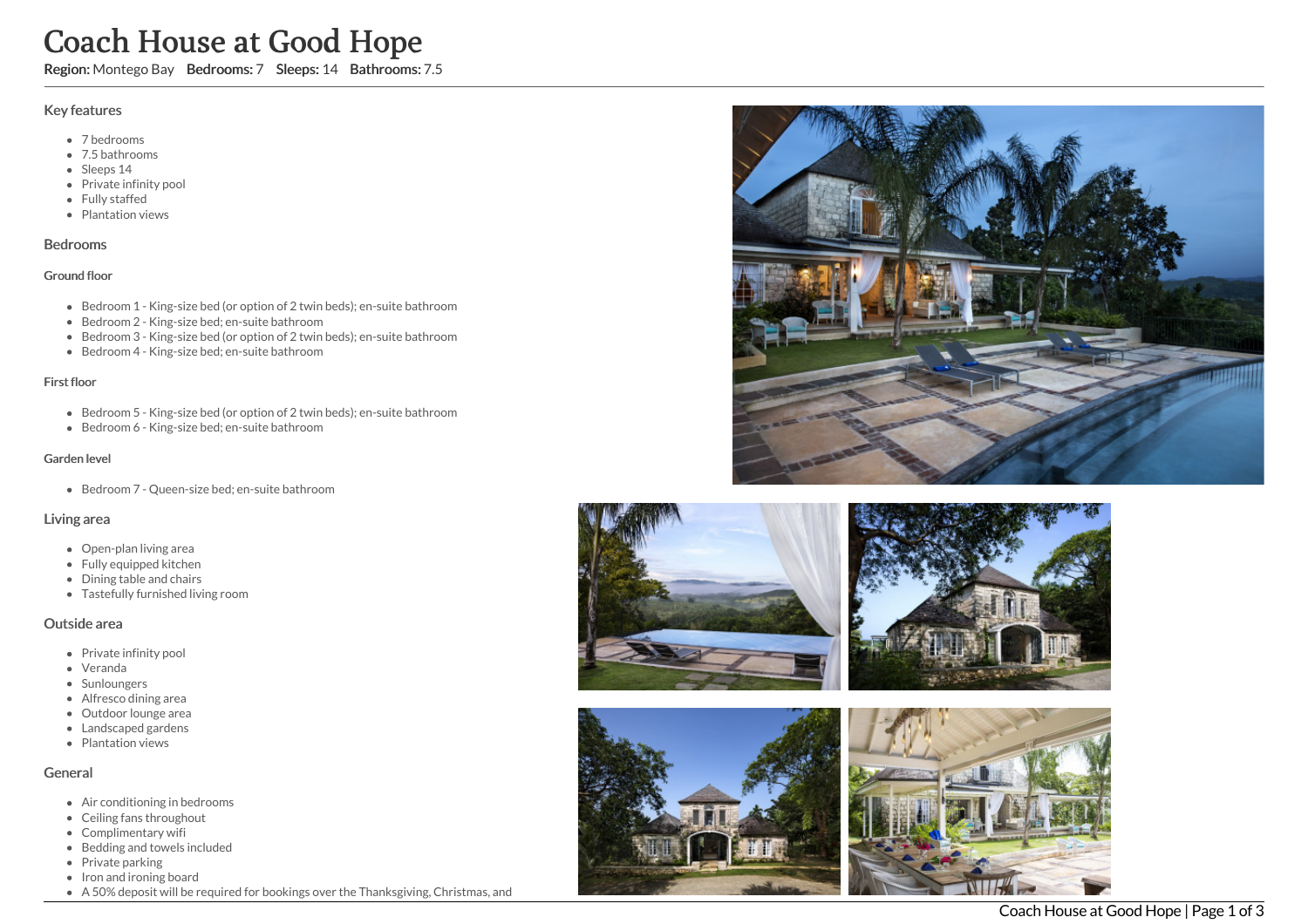#### Staff\*\*

- Housekeeper / Laundress
- Cook
- 2 Butlers

# Montego Bay

Situated on Jamaica's North coast, Montego Bay is the capital of Saint James Parish. Whether it is relaxing on the white sands of the Doctor's Cave Beach, or scuba diving in the protected waters of Montego Bay Marine Park, this location offers a huge range of activities to ensure you have the holiday of a lifetime. Known as one of the most beautiful locations in the Caribbean, you will find a plethora of historical architecture, tropical gardens and stunning beaches to explore. The 'Hip Strip', Gloucester Avenue, runs parallel to the ocean and offers a vast selection of restaurants, shops, clubs and bars, all alive with the sound of dancehall and reggae music. For the more adventurous traveller, there is a wide variety of island tours, boat trips, water sports and golf courses across the island, as well as plenty of opportunities to immerse yourself in true Jamaican culture

\*\*Recommended staff gratuity at the end of your stay is 10% of the villa rental in High Season, 15% in Low Season, divided among your staff members in accordance with the Gratuity Guide you'll find in your Welcome Book at the villa. Plan to pay your grocery and gratuity monies in cash: US dollars or Jamaican dollars.